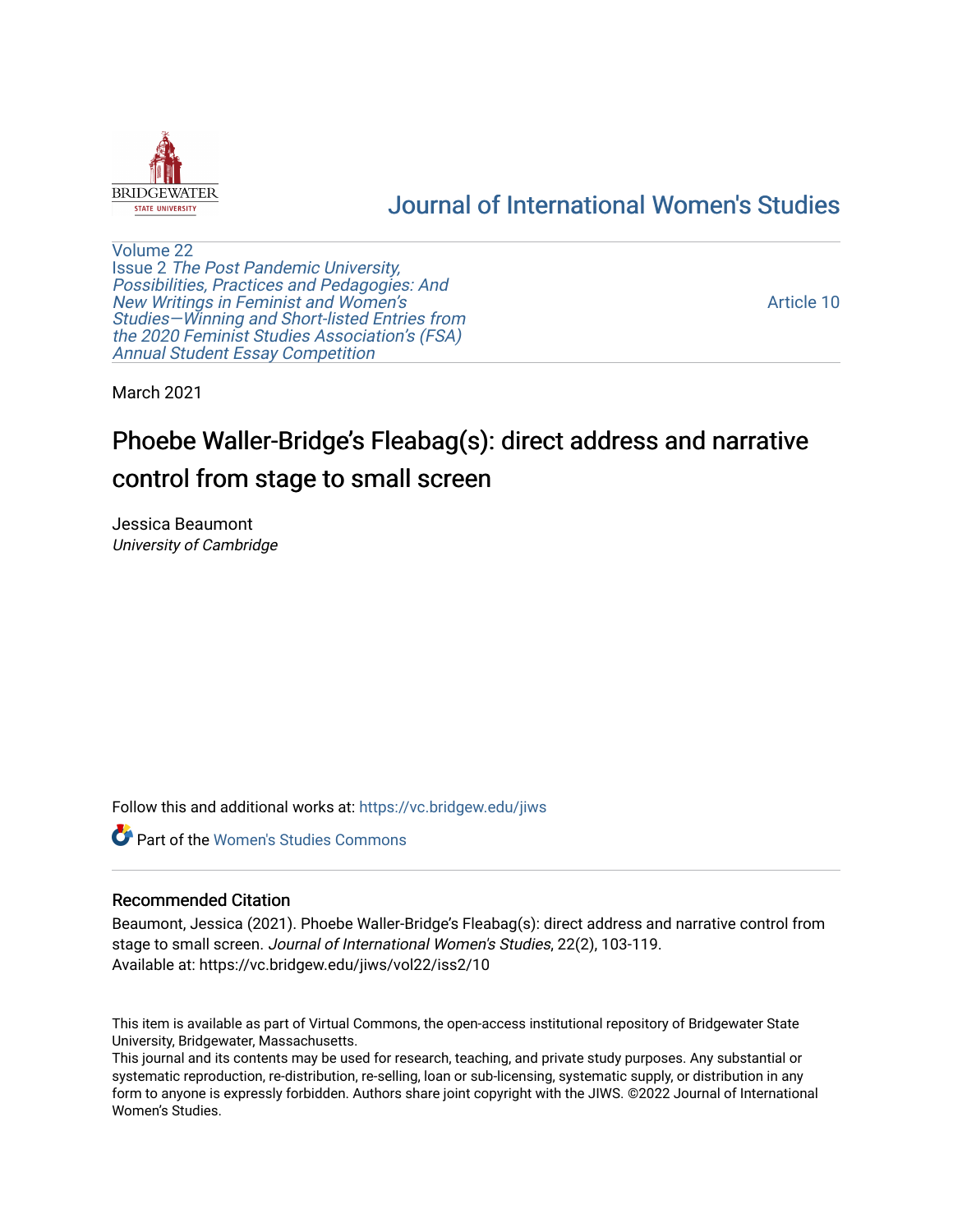Beaumont: Waller-Bridge's Fleabag: direct address and narrative control

This journal and its contents may be used for research, teaching and private study purposes. Any substantial or systematic reproduction, re-distribution, re-selling, loan or sub-licensing, systematic supply or distribution in any form to anyone is expressly forbidden. ©2021 Journal of International Women's Studies.

## **Phoebe Waller-Bridge's Fleabag(s): direct address and narrative control from stage to small screen**

By Jessica Beaumont<sup>[1](#page-1-0)</sup>

#### **Abstract**

This essay explores the television comedy Fleabag (BBC 2016-2019) which was adapted from a theatrical monologue and owes its mode of direct address to this dramatic past. The original one-woman show, written by and starring Phoebe Waller-Bridge, was first performed at the Edinburgh Fringe Festival in 2013, and, like the BBC Three television adaptation that followed in 2016, follows the story of a sexually promiscuous young woman, known to the audience only as 'Fleabag,' struggling with the death of her closest friend. The essay is concerned with the application of auteur theory, which becomes relevant to a discussion of the use of direct address, and particularly interesting in the context of the perceived difficulty in resolving auteur theory and feminist content.

*Keywords:* Fleabag, Phoebe Waller-Bridge, television comedy, BBC, auteur theory

#### **Introduction**

The television comedy *Fleabag* (BBC 2016-2019) is adapted from a theatrical monologue and owes its mode of direct address to this dramatic past. The original one-woman show, written by and starring Phoebe Waller-Bridge, was first performed at the Edinburgh Fringe Festival in 2013, and, like the BBC Three television adaptation that followed in 2016, follows the story of a sexually promiscuous young woman, known to the audience only as 'Fleabag,' struggling with the death of her closest friend. The second series of the television programme, which aired in 2019, develops Fleabag's complex relationships with her family and introduces a love interest who is, rather inconveniently, a Catholic priest. Throughout the two six-episode series, the eponymous Fleabag, played by writer and producer Phoebe Waller- Bridge, speaks directly to her audience, casting sideways glances, and making snide comments or extended speeches, which give the audience a privileged insight into her character. These happen in intimate settings, such as on the toilet, during sex, or having nosebleed after being punched by her brother-in-law at a family dinner. The theatrical *Fleabag* appears within a context of other contemporary feminist monologues, such as Eve Ensler's *The Vagina Monologues* (1996), and Michaela Coel's *Chewing Gum Dreams*  (2015), the latter of which, like *Fleabag,* was adapted into a TV comedy employing direct address. However, over the course of twelve episodes, *Fleabag* draws attention to its narrative method to such an extent that it becomes one of the show's defining features. This self-conscious narrative style places the desires of the narrator-protagonist at odds with the desires of the writer, and as such demonstrates creator Phoebe Waller-Bridge's experimentation with the notion of authorship. As such, the application of auteur theory becomes relevant to a discussion of the use of direct address, and particularly interesting in the context of the perceived difficulty in resolving auteur

<span id="page-1-0"></span><sup>&</sup>lt;sup>1</sup> Jessica Beaumont authored this essay as part of her undergraduate studies for the degree of BA English Literature at the University of Cambridge.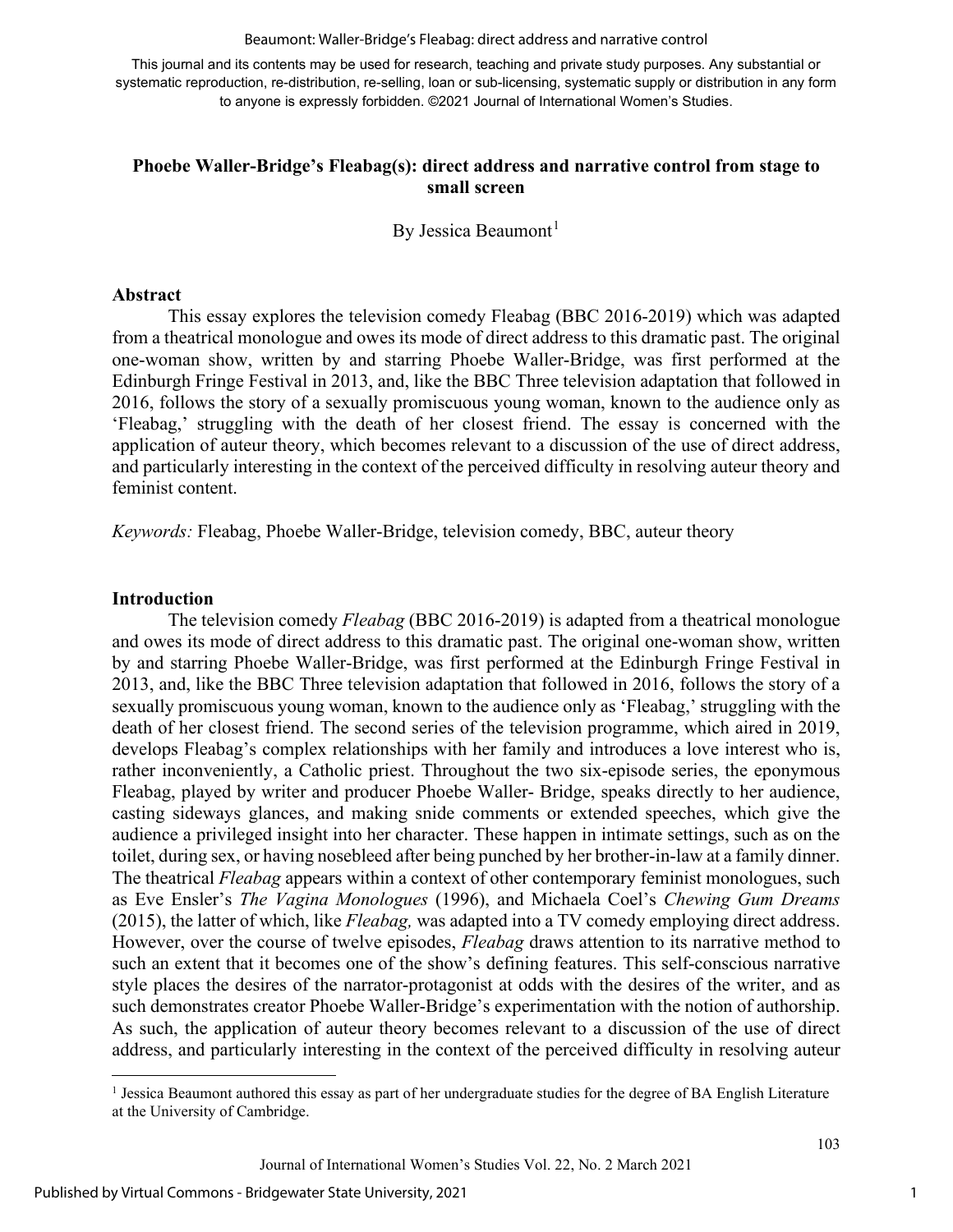theory and feminist content. In a 2019 interview, Waller-Bridge speaks of the motivation behind the use of direct address in *Fleabag:* 

The idea was to invite people in and make them feel like they're watching a standup-esque story, but make it feel like relentless jokes and that her whole reason for being there was to make you laugh. And you love her because she's making you laugh [...] And then at the very end, she asks you, 'What did you find funny about my horribly painful life?' That was going to be the twist and that relationship with the audience was extremely important. $<sup>2</sup>$  $<sup>2</sup>$  $<sup>2</sup>$ </sup>

Waller-Bridge's emphasis on the relationship with the audience suggests both the relationship that a character making use of direct address has with the audience, and the relationship that the writer has with the audience. The use of direct address highlights these relationships because it makes them active, rather than passive; if the protagonist is consciously engaging with the audience, there is a suggestion of a reciprocal relationship in which the audience actively engages with the protagonist, and is as such participating in the diegesis. Faye Woods suggests that the use of direct address in the television adaptation is merely a remnant of the monologue format of the stage play, used 'to retain the affective, intimate pull [of] the theatre piece.<sup>[3](#page-2-1)</sup> While this is the case, the use of direct address is also a method of narrative control. Acting in conjunction with the selfconsciousness of the form, direct address is used to draw attention to the notion of authorship, thereby relating to ideas of a television auteur. Furthermore, the application of auteur theory to *Fleabag* situates the work within the process of television legitimation, as well as interrogating the theoretical framework of auteurism from a feminist perspective.

Fleabag's use of direct address is an attempt at narrative control:

Fleabag traps us solely in the perspective of its emotionally detached protagonist, where direct address is used to display her performance of femininity and attempts to control social situations.[4](#page-2-2)

As the protagonist grapples with her self-assurance and self-control in a period of intense emotional distress, so too the cinematography and narration seem to grapple with control over what the audience is allowed to see. This can be seen in the third episode, in which Fleabag and her sister Claire go on an all-female silent retreat, and participate in a meditation class:

## **LEADER**

Think of something you can't let go of in the past.

She frowns. The Leader mimes for Fleabag to close her eyes.

**LEADER**

<sup>2</sup> Tina Fey, 'Phoebe Waller-Bridge Interviewed by Tina Fey', *GQ*, 10 July 2019.

<span id="page-2-1"></span><span id="page-2-0"></span><sup>3</sup> Faye Woods, 'Too Close for Comfort: Direct Address and the Affective Pull of the Confessional Comic Woman in Chewing Gum and Fleabag', *Communication, Culture and Critique*, 12.2 (2019), 194–212.

<span id="page-2-2"></span><sup>4</sup> Woods.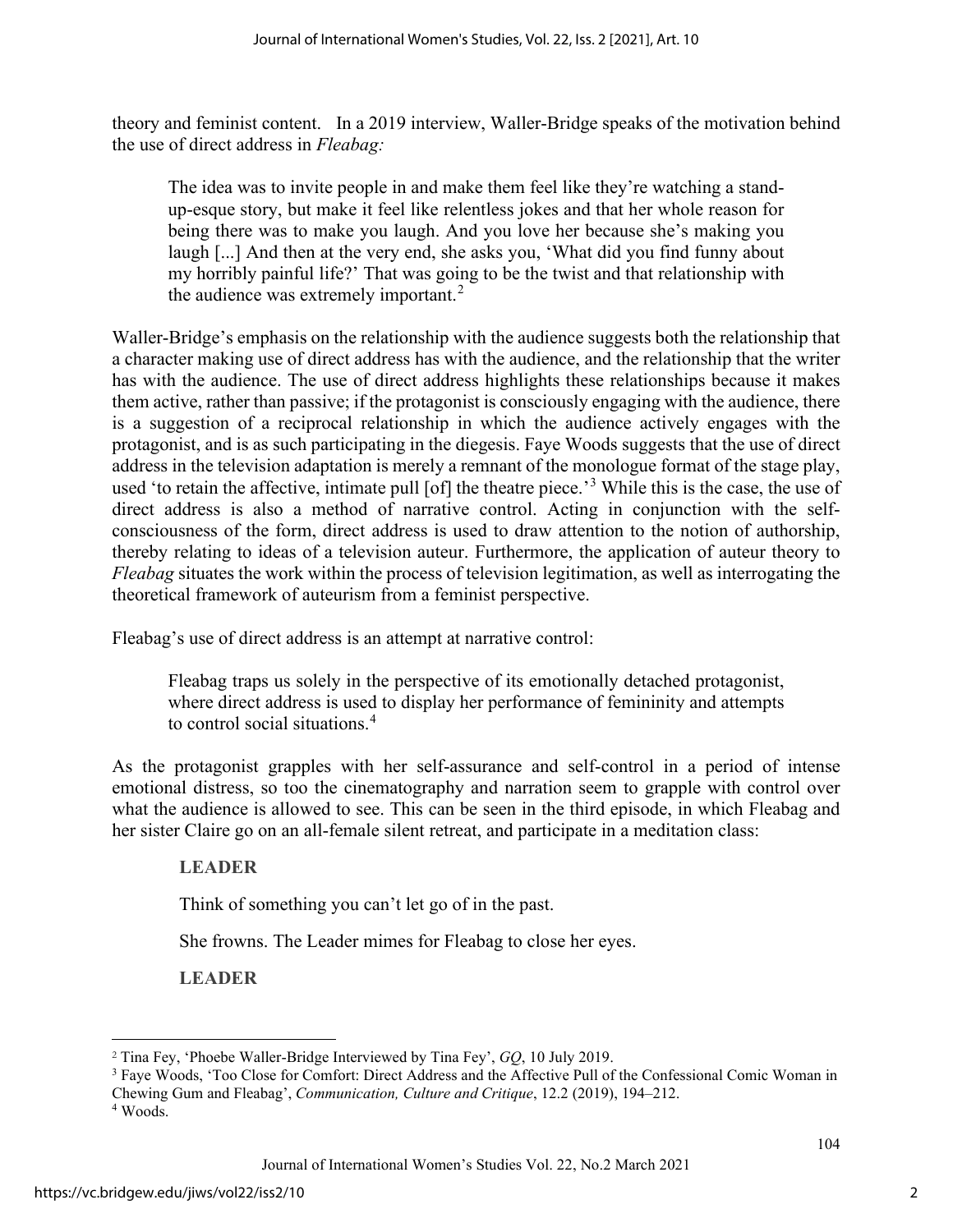A moment of noise. A moment of tension.

## **INT. FLASHBACK, FLEABAG'S BEDROOM – NIGHT**

We see a woman's hands unbuckling a guy's trousers.

## **INT. MEDITATION ROOM – DAY**

Fleabag opens her eyes. She is a bit shocked. She shakes the flashback off.

## **FLEABAG**

(to camera)

Not for now.

Fleabag closes her eyes again.<sup>[5](#page-3-0)</sup>

Woods would suggest that this 'traps'[6](#page-3-1) the audience in Fleabag's perspective, but it in fact demonstrates the conflict between the visual narrative, controlled by Waller-Bridge, and the verbal narrative, controlled by Fleabag. The visual narrative gives Fleabag intrusive thoughts, which are at odds with the idea of diegetic performance, which Fleabag is aware of and in control. Of course, Waller-Bridge has ultimate narrative control, but the impression of tension here makes clear the authorial presence that is not Fleabag's. Waller-Bridge thereby creates a tension between the impression of auteurist control and a character attempting to influence the narrative according to their own interests. Contextually, the audience is given insight into Fleabag's psyche, as this moment is characterised as 'something [she] can't let go of in the past,' but this is not a memory that Fleabag has chosen to make the audience privy to, unlike her overly candid narration of the death of her mother:

## **FLEABAG**

(to camera)

Mum died three years ago. She had a double mastectomy but never really recovered. It was particularly hard because she had amazing boobs. She used to tell me I was lucky cos mine would never get in the way.<sup>[7](#page-3-2)</sup>

Waller-Bridge's authorial control, however, makes the audience aware that Fleabag is keeping something hidden – her grief and guilt over inadvertently causing the death of her friend, Boo.

As the first series progresses, the audience gradually learns the details of how Boo died: Fleabag sleeps with her friend's boyfriend, causing Boo, grief-stricken, to step in front of a bicycle in an attempt to cause a minor injury and inspiring guilt and sympathy in the cheating boyfriend. However, Boo and several others are killed in the severe car accident that follows. At the conclusion of the sixth episode, Fleabag's sister Claire uses this as an explanation as to why she does not believe her when Fleabag accuses Claire's husband, Martin, of attempting to kiss her:

<span id="page-3-0"></span><sup>5</sup> Phoebe Waller-Bridge, 'Series Two: Episode 4', in *Fleabag: The Scriptures* (Sceptre, 2019).

<span id="page-3-1"></span> $6$  Woods.

<span id="page-3-2"></span><sup>7</sup> Phoebe Waller-Bridge, 'Series One: Episode 3', in *Fleabag: The Scriptures* (Sceptre, 2019).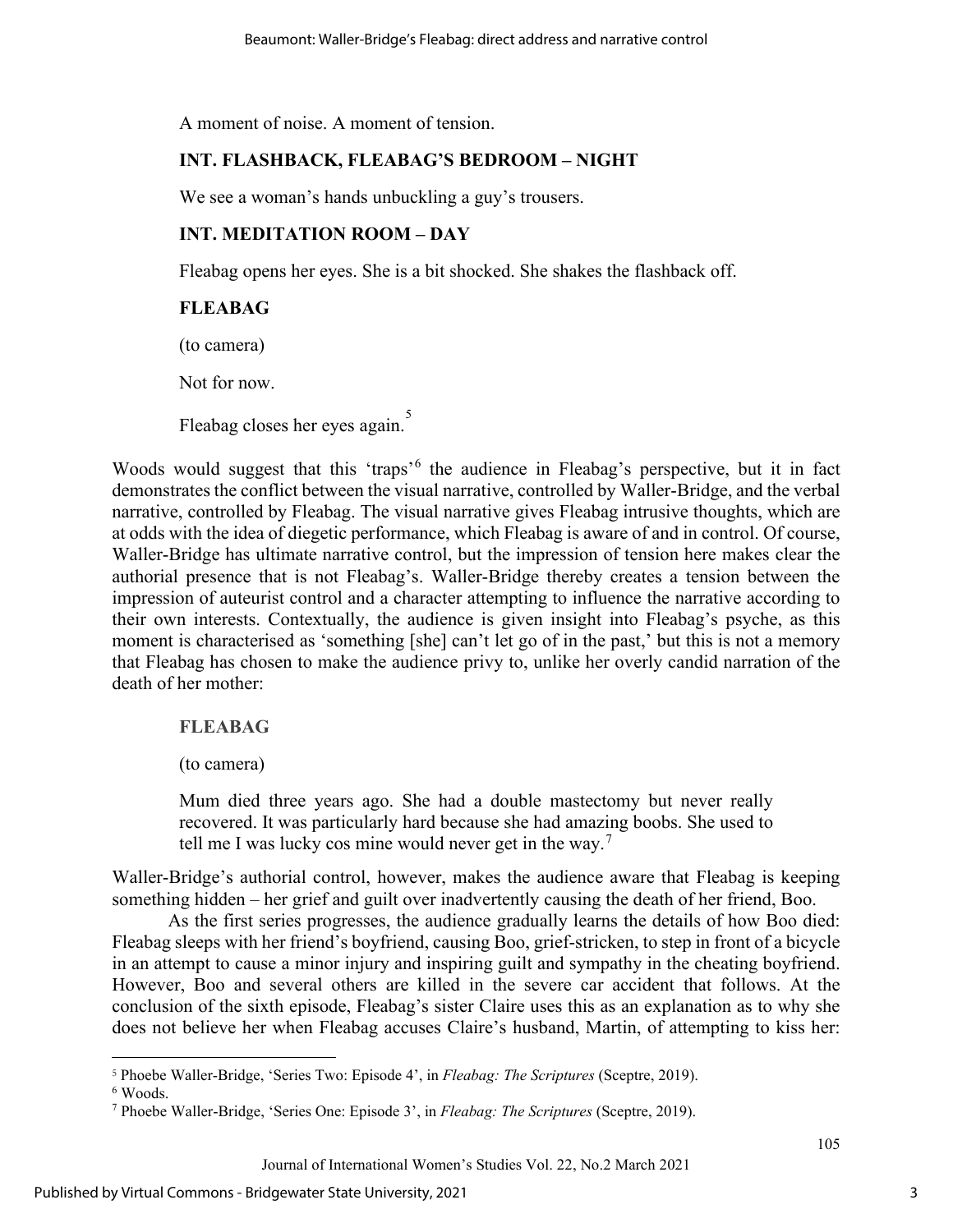'After what you did to Boo.'[8](#page-4-0) In both television programme and play, this is the moment Fleabag loses control – this is not what she wanted her audience to see, and her performance has fallen apart. Isobel Waller-Bridge's score kicks in here to devastating effect – the soundtrack is overwhelming and atonal, with strong connections to the style of soundtrack used in horror movies. Through a series of rapid cuts, the audience alternately see Fleabag looking desperately at them, flashbacks of the events leading to Boo's death, and Fleabag staring, distraught, at her sister and Martin. The audience is placed in the same position as Claire and Martin, silently judging her, because with the realisation that Fleabag has kept secrets from the audience, the conspiratorial rapport between audience and narrator falls apart. Eventually she begins to retreat from the camera's perspective, but the camera follows her relentlessly until Fleabag is trapped against a wire gate, somewhere in the depths of the Tate Modern:

Fleabag walks down a corridor. The camera follows her from behind. [...] The camera is coming right up close to Fleabag's face. [...] The camera is close on Fleabag's face. [...] Fleabag is slumped on the floor.<sup>[9](#page-4-1)</sup>

Shots of Fleabag are interspersed with continual flashback shots, familiar to the audience because they have appeared throughout the first series in moments of emotional vulnerability. For the remainder of this episode, Fleabag avoids eye contact with the camera, as if she has forgotten her audience, or is obstinately refusing to acknowledge its existence. There is a comparable moment in the play, although it involves dialogue: 'FLEABAG *(to audience).* That wasn't my fault. He wanted me... he.... wanted me so...'<sup>[10](#page-4-2)</sup> Here, Waller-Bridge attempts to convey the way in which words fail but is forced by the self-imposed constraints of the theatrical medium to give Fleabag halting dialogue. In a one woman show, if Fleabag doesn't describe her past actions to the audience, it is impossible for the audience to fully comprehend the narrative. However, the printed edition of the play text does follow this dialogue with a large section of blank page, perhaps to indicate that the actor should remain silent for a period of time, or simply to convey on paper the failure of words. In contrast, the television programme can employ visuals to convey this crucial plot point, through the use of flashbacks. Furthermore, in the play, she does go on to speak to the audience after this moment, in a final scene in which she narrates mercy-killing Boo's beloved pet guinea-pig, Hillary, who has been previously injured by one of Fleabag's casual lovers:

I'm crying. My fingers are gripping her. I can't – I imagine my – I can't - I can feel how scared she is. How much pain she's in – My fingers are – I can't – I hold her to me tightly and – I hold her to me tighter... I hold her to me tighter, until I feel her bones crack against me and her chattering stop.

Everything is quiet and she is safe.<sup>11</sup>

A profoundly different effect is created in TV show and play, not only because Hillary is not killed on television. Instead, the TV show presents a close-up shot of Fleabag, tear-streaked, sitting in the café and cradling the guinea-pig, maintaining the jarring distance from the audience by not

<span id="page-4-0"></span><sup>8</sup> Phoebe Waller-Bridge, 'Series One: Episode 6', in *Fleabag: The Scriptures* (Sceptre, 2019).

<span id="page-4-1"></span><sup>9</sup> Waller-Bridge, 'Series One: Episode 6'.

<span id="page-4-2"></span><sup>10</sup> Phoebe Waller-Bridge, *Fleabag* (Nick Hern Books, 2013).

<span id="page-4-3"></span><sup>11</sup> Waller-Bridge, *Fleabag*.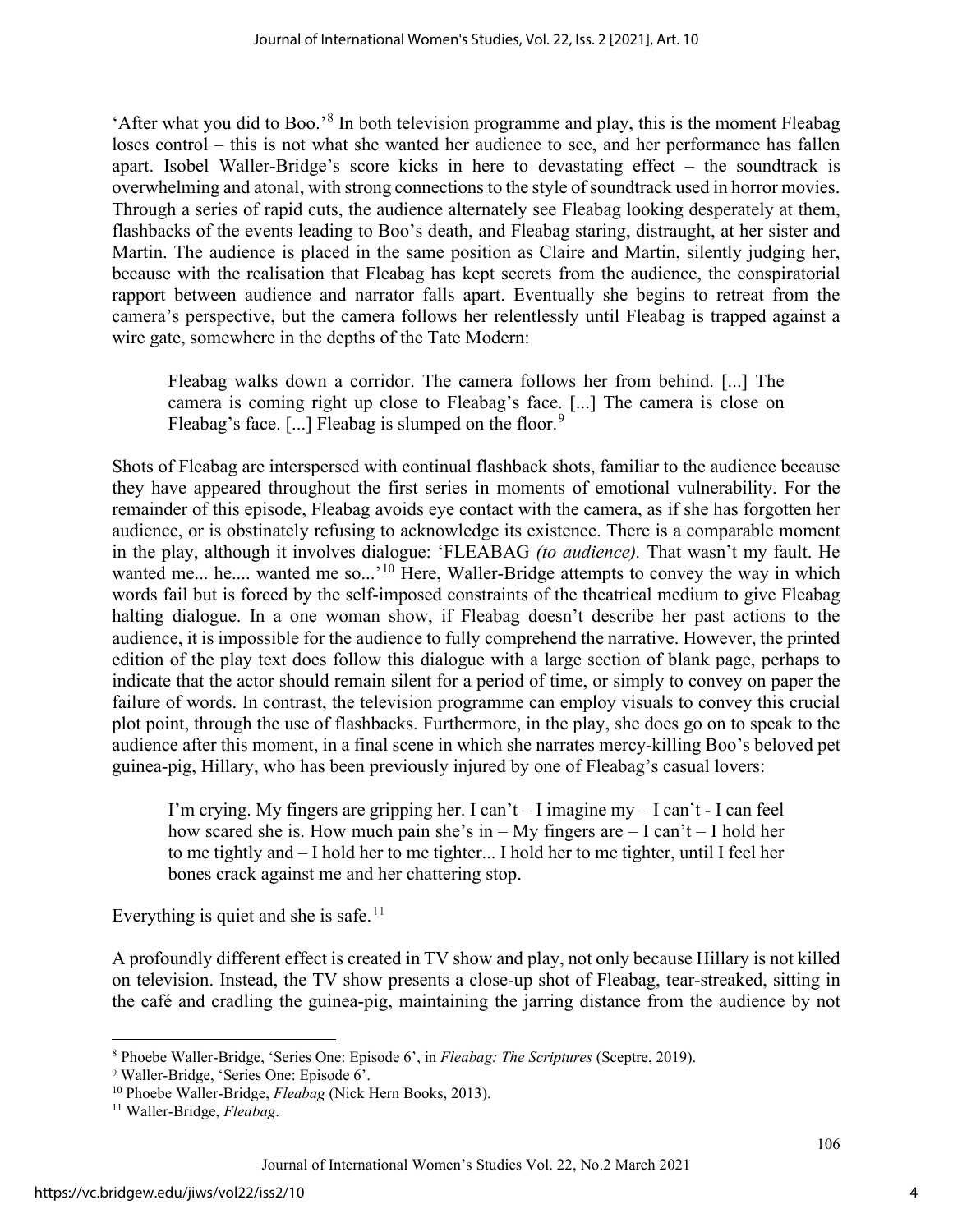making eye contact with the camera. Comparatively, the play, which is not staged with props or an actual guinea-pig, requires the actor to describe what she is doing. As such, the avoidance of direct address is positioned by the adaptive process as comparably emotionally affecting as the death of the guinea-pig. Waller-Bridge chooses to deprive the audience of the expected narrative technique, which has been so continually reinforced throughout the first series, intending to upset and unsettle, and to ultimately demonstrate the significance of narrative decisions in the affective quality of a television programme.

The narrative devices that define *Fleabag* are the result of the progression towards complex narrative television that contributes to the so-called legitimisation of television. A discourse of 'legitimation' of any cultural medium should be considered in the context of the social grounds behind cultural capital, according to the theories of Pierre Bourdieu: the cultural capital of a medium is based upon the social demographics that consume it.<sup>[12](#page-5-0)</sup> A 'taste culture' is based on institutionalised cultural capital, despite the trend of increasing complexity of serial narratives as presented in TV by distributors such as HBO and Netflix. Indeed, that complexity is considered more legitimate than simplicity is the product of specific social situations. Television's situation as a lower cultural medium is largely the result of its historical association with the domestic, therefore feminine, and working class. However, the translation of *Fleabag* from stage to screen enacts a level of democratisation in that it allows a greater number of people, from different social backgrounds, to consume it as media. It is therefore interesting that the visualisation of the narrative on screen should situate *Fleabag* so firmly as upper middle class: this is conveyed by the settings in expensive residential areas and high-end bars and restaurants around London. The television adaptation of *Fleabag* also participates in the trend towards complexity and, by extension, legitimation. In his 2015 book *Complex TV,* Jason Mittell claims that since the mid-1990s television has become increasingly 'cinematic' and 'literary,'[13](#page-5-1) in respect of narrative method, character development, camera technique and other aspects. The monologue format of the *Fleabag* stage play establishes a mode of direct address which, in the television adaptation, is well suited to the playful modes of audience address seen in twenty-first-century television, but it also, crucially, draws the television adaptation towards the theatrical mode.

*Fleabag* is not unique in adopting these techniques. *House of Cards* (Netflix 2013-2018) uses direct address to great effect in conjunction with a morally dubious narrator-protagonist, while British comedy shows a great deal of precedent for experimentation with methods of address and narrative technique. Shows as different as *Miranda* (BBC 2009-2015), *Peep Show* (Channel 4 2003-2015), c *Chewing Gum* (Channel 4 2015-2017) all make use of direct address, point-of-view camera angles, and combinations of the two, to comic effect. This is evidence of the way in which 'the play with modes of audience address seems to have become a signature feature of successful twenty-first-century series,'[14](#page-5-2) as described by Dorothee Birke and Robyn Warhol. Experimentation with narrative is both symptomatic of and contributes to the legitimation of television in that it creates further points of comparison with legitimated mediums, such as literature, theatre, and cinema. When Waller-Bridge makes self-conscious use of direct address as

<span id="page-5-0"></span><sup>12</sup> Erik Neveu, 'Bourdieu's Capital(S)', in *The Oxford Handbook of Pierre Bourdieu*, ed. by Thomas Medvetz and Jeffrey J. Sallaz (Oxford University Press, 2018), pp. 1–30.

<span id="page-5-2"></span><span id="page-5-1"></span><sup>&</sup>lt;sup>13</sup> Jason Mittell, *Complex TV: The Poetics of Contemporary Television Storytelling*.<br><sup>14</sup> Dorothee Birke and Robyn Warhol, 'Multimodal You: Playing with Direct Address in Contemporary Narrative Television', in *How to Do Things with Narrative: Cognitive and Diachronic Perspectives*, ed. by Jan Alber and Greta Olson (De Gruyter, 2017), pp. 141–56.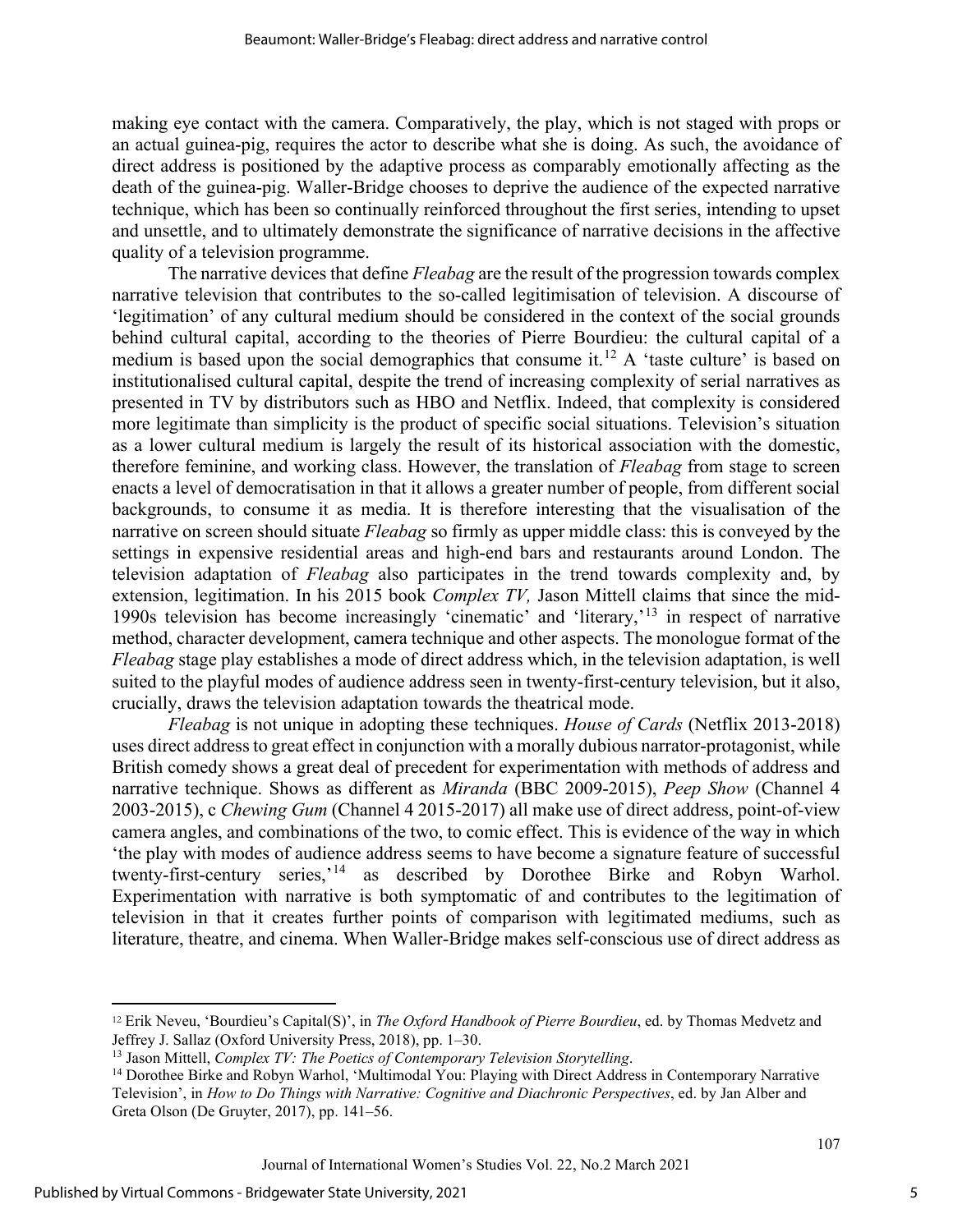a narrative device, the show exemplifies the way television relates itself to the theatrical – it is more literary than cinematic and more cinematic than literary:

Television uses direct address in a more theatrical way than cinema: staged drama and television genres like newscasting or commercial advertising present themselves as directed to an audience, while in cinema the direct address to the camera is avoided or experienced as transgressive.<sup>15</sup>

Television is already a theatrical medium, and as such explains why television would be an appropriate vehicle for an adaptation of Waller-Bridge's original theatrical monologue.

In the one-woman play, the eponymous Fleabag shifts between dialogue, either spoken by the actor playing Fleabag, or pre-recorded audio, and direct-to-audience monologue. The play text decrees no other actors on the stage; a note reads 'Other characters can be recorded voices, played by other actors or played by Fleabag.' Even in the 2019 National Theatre production, which was streamed across the world as a major event, the staging mimicked that of a small Fringe venue; Waller-Bridge performed mostly sitting on a wooden chair atop a small pedestal, under a spotlight. In these monologues, direct address is used to establish an intimate relationship between Fleabag and her audience:

FLEABAG turns to the audience.

Three nights ago, I ordered myself a very slutty pizza.

I mean, the bitch was dripping.

That dirty little stuffed crust wanted to be in me so bad, I just ate the little tart like she meant nothing to me, and she loved it.

[...]

Then that finished. So, I lay there. Thinking. Café. Numbers. Numbers. Zac. Numbers.

Googled Obama to keep up with  $-$  y'know. Who, as it turns out, is also  $$ attractive?

Lay there. Numbers, numbers, Obama, numbers, Zac, Obama, numbers, Zac –

Suddenly I was on YouPorn having a horrible wank.

[...]

Now that really knocked me out, so I put my computer away, leaned over, kissed my boyfriend Harry goodnight and went to sleep.<sup>[16](#page-6-1)</sup>

<span id="page-6-0"></span><sup>&</sup>lt;sup>15</sup> Birke and Warhol.

<span id="page-6-1"></span><sup>16</sup> Waller-Bridge, *Fleabag*.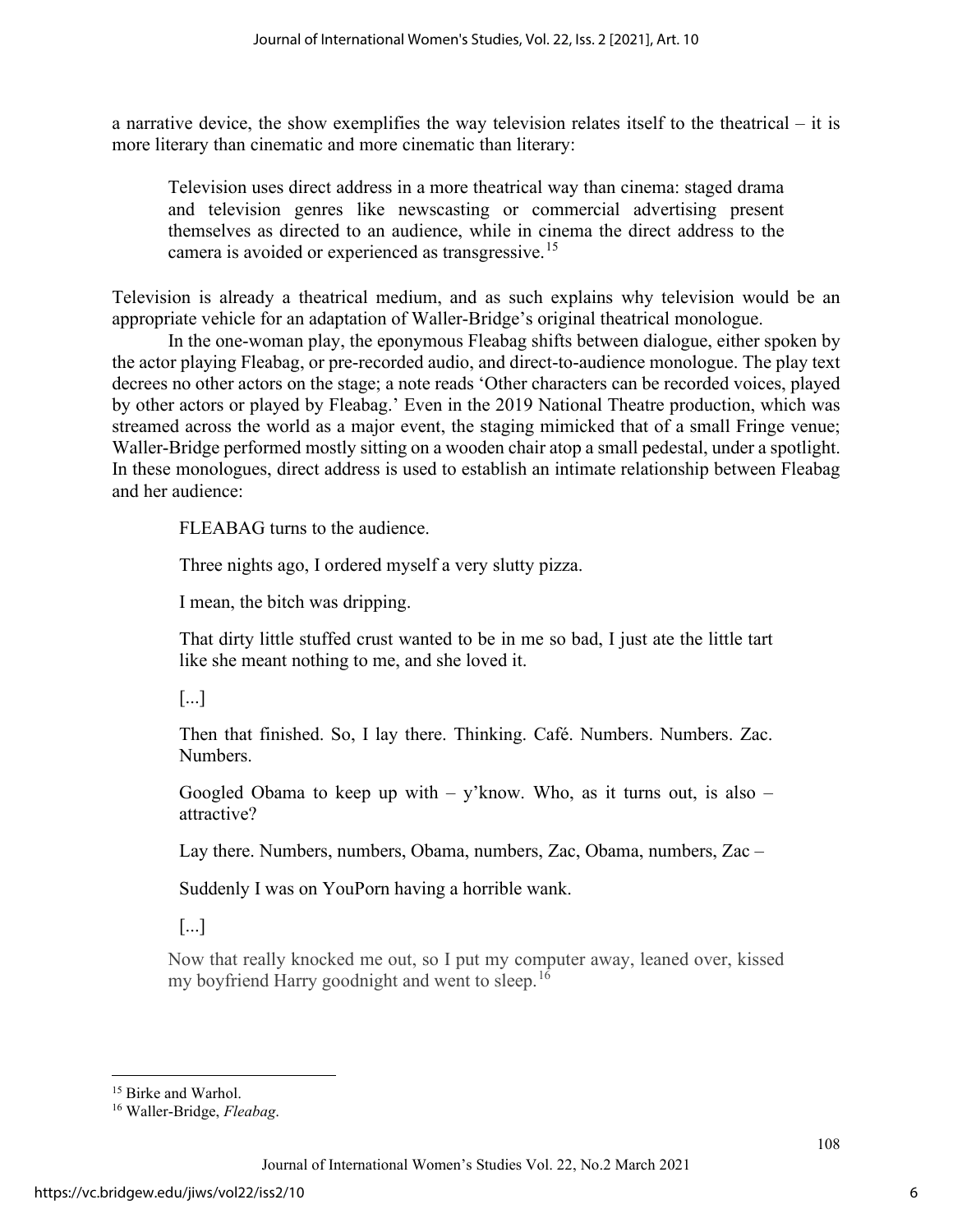This is the first moment of direct address in the play, and firmly establishes that the asides to the audience will be dirty, intimate, unabashedly sexual, but that they will also give the audience immediate insight into Fleabag's character. This moment can be characterised as demonstrating 'an empathetic mode of identification' which leads to first 'recognition' and then 'action'<sup>[17](#page-7-0)</sup> – in this context the intimacy established between protagonist and audience is subversive. She is posh, uses self-consciously antiquated language like 'little tart,' and deliberately shocks through the use of absurdist descriptions and swear words. The rapidly shifting registers create an immediately comic atmosphere, and this comic connection establishes a rapport between character and audience. Contact with the audience is enhanced through the even casual use of the second person 'y'know'. The address establishes Fleabag's awareness that she has an audience, and that she is deliberately performing to that audience. To an extent, the direct connection between character and audience signifies the way in which *Fleabag* will diverge from a traditional theatrical monologue, in which the audience does not have a diegetic role in the narrative but observes from a wholly external vantage point.

To further establish the impression of conscious performativity, Fleabag confirms to the established comic type of the 'unruly woman,' a bawdy and material archetype of femininity whose sexuality 'is neither evil and controllable like that of the femme fatale, nor sanctified and denied like that of the virgin/Madonna.'[18](#page-7-1) The incongruity between the objectification of former US President Barack Obama and Disney Channel actor Zac Efron, firmly establishes Fleabag as a woman with sexual appetite, but whose desire is, in this moment, characterised as comical. The description of the pizza as 'slutty' draws attention to the absurdity of the adjective itself and therefore re-appropriates derogatory language from a feminist perspective. This connection between food and sex draws on the carnivalesque and associated abjection aesthetics – Fleabag as unruly woman seeks relatability through emphasis on the bodily. Furthermore, the establishment of the carnivalesque mode signposts *Fleabag'*s interest in the audience/performer relationship, as Mikhail Bakhtin writes:

Carnival [...] does not acknowledge any distinction between actors and spectators [...] Carnival is not a spectacle seen by the people; they live in it, and everyone participates because its very idea embraces all the people.<sup>[19](#page-7-2)</sup>

*Fleabag* engages with the carnivalesque in her frank attitude towards sex and food; this 'relatability' connects the audience, letting them know that, like the carnival, they participate in Fleabag's appetites. Fleabag's sexuality is at the forefront of her attention, and therefore the audience's: 'I'm not obsessed with sex. (beat) I just can't stop thinking about it.'<sup>20</sup> This foregrounding again relates to Fleabag's self-conscious performativity – she brings the typically taboo topic of female libido to the forefront to give a false impression of intimacy, while in fact withholding emotional vulnerability. Indeed, Fleabag talks more readily about anal sex in the first series than she does her grief having lost her mother and best friend.

Furthermore, Waller-Bridge's style resists her content, because of the way that *Fleabag*  combines the low comic features of the carnivalesque and bodily grotesque, and the high stylistic

<span id="page-7-0"></span><sup>17</sup> Patrice Petro, 'Mass Culture and the Feminine: The "Place" of Television in Film Studies', *Cinema Journal*, 25.3 (1986), 5–21.

<span id="page-7-1"></span><sup>18</sup> Kathleen Rowe, 'Introduction: Feminist Film Theory and the Question of Laughter', in *The Unruly Woman: Gender and the Genres of Laughter* (University of Texas Press, 1995), pp. 1–22.

<span id="page-7-2"></span><sup>&</sup>lt;sup>19</sup> Mikhail Bakhtin, *Rabelais and His World*, ed. by Hélène Iswolsky (transl.) (Indiana University Press, 1984).

<span id="page-7-3"></span><sup>20</sup> Phoebe Waller-Bridge, 'Series One: Episode 2', in *Fleabag: The Scriptures* (Sceptre, 2019), pp. 35–65.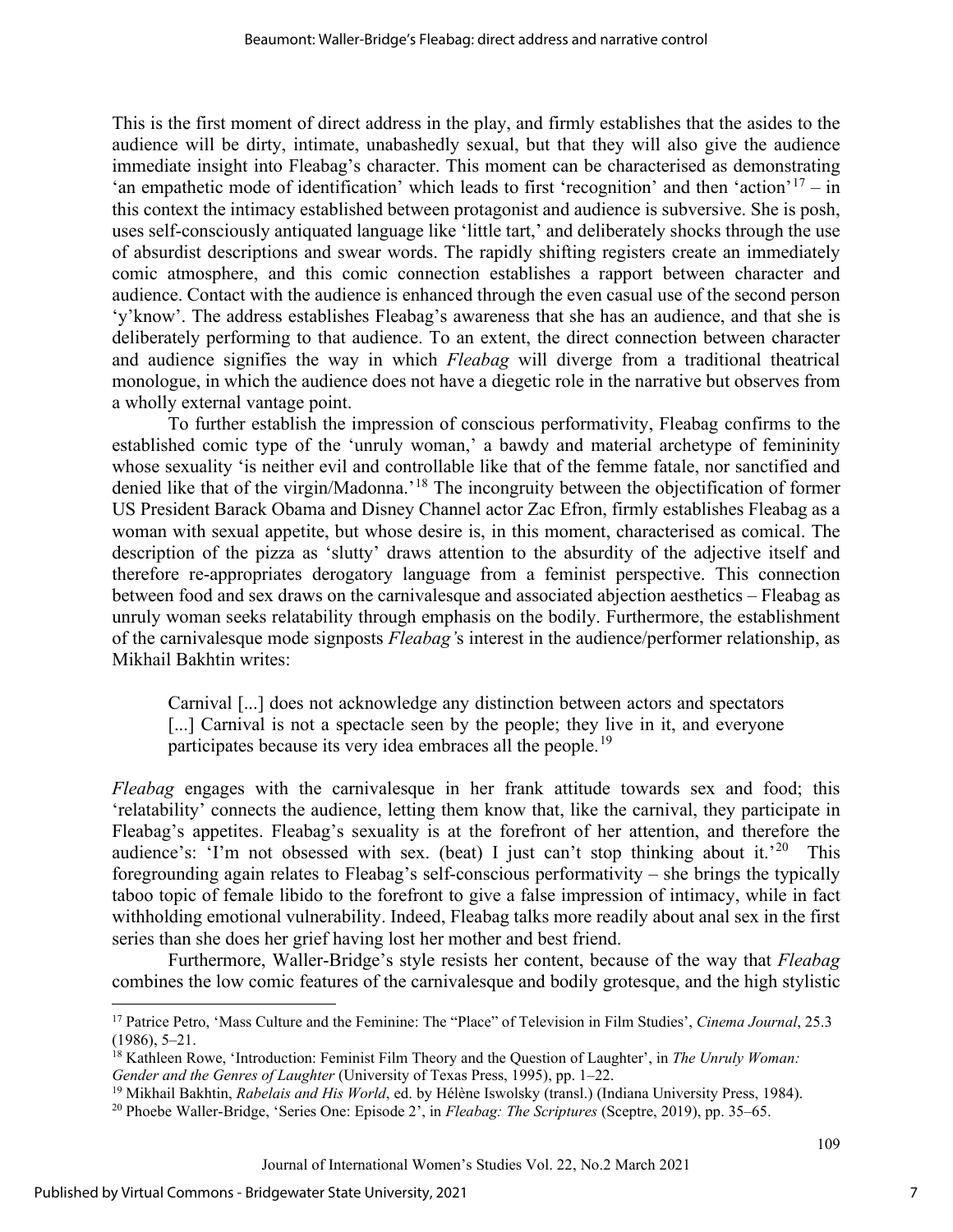features, which draw the television form towards legitimated mediums, i.e. theatre and literature. Waller-Bridge therefore presents a tension between form, content, and style – this is exactly what Andrew Sarris would characterise as the behaviour of an auteur. However, *Fleabag* also presents the tension within auteur theory itself, when TV does not *have* auteurs in the film theory sense. The disjoint between subject matter and auteurist style also raises a difficulty, in that the discussion of feminism struggles in juxtaposition with a theoretical framework that is so fundamentally patriarchal.

It also notable that there is a shift away from the 'slutty pizza' and wank over Zac Efron in the television adaptation. Her first direct address here is rather less bawdy and draws her character more towards the ideas of the femme fatale:

## **FLEABAG**

(earnest, a touch of pain. To camera)

You know that feeling when a guy you like sends you a text at 2 o'clock on a Tuesday night and asks if he can 'come and find you' and you've accidentally made it out like you've just got in yourself, so you have to get out of bed, drink half a bottle of wine, get in the shower, shave everything, dig out some Agent Provocateur business, suspender belt, the whole bit, and wait by the door until the buzzer goes –[21](#page-8-0)

Here she is less centred on her own pleasure, whether that be literal self-pleasure or satisfaction gained from food, and more on the way she presents to a man. Furthermore, the fact that Waller-Bridge herself plays the Fleabag character demonstrates a self-reflexive critique of the female body as object. As such the Agent Provocateur scene should be interpreted as a visualisation of the show's concern with self-conscious performativity through direct address, which would not be possible in a black box staging.

Direct address troubles Waller-Bridge's position as both an auteur, and, more specifically, a feminist auteur. Auteur theory plays a crucial role in the legitimation of film, Colin MacCabe articulates in his summary of its theorisation in the French film journal *Cahiers du Cinema,* saying:

[Cahiers du Cinema] insisted on the relevance of themes of great art to a form whose address to the audience neglected all qualifications of education, class, and nationality which the various national cultures of Europe had been so concerned to stress.<sup>[22](#page-8-1)</sup>

This statement emphasises the democratising element of film legitimation, and by extension the important feminist act that takes place when auteur theory is applied to television, historically disregarded as a feminine medium. Of course, auteur theory has been questioned and deconstructed extensively by Roland Barthes, Michel Foucault, and Pauline Kael amongst others. The very notion of authorship is seen by Barthes and Foucault as problematic in relation to authorial intent

<span id="page-8-0"></span><sup>21</sup> Phoebe Waller-Bridge, 'Series One: Episode 1', in *Fleabag: The Scriptures* (Sceptre, 2019), pp. 7–32.

<span id="page-8-1"></span><sup>&</sup>lt;sup>22</sup> Colin MacCabe, 'The Revenge of the Author', in *Film and Authorship*, ed. by Virginia Wright Wexman (Rutgers University Press, 2003), pp. 30–41.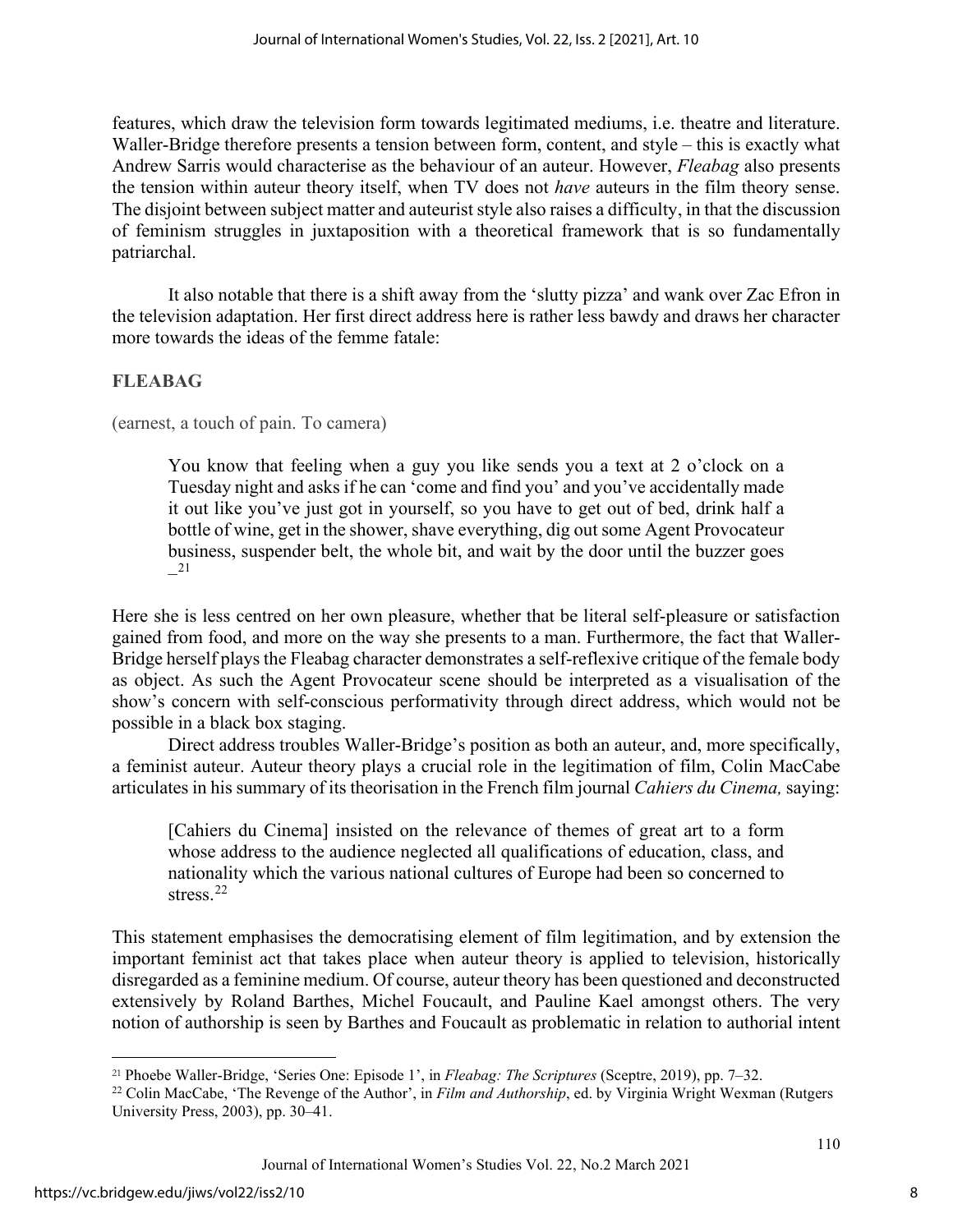in opposition to audience/reader reception. A film production has multiple sources of creative input and is less typically associated with a single individual than a novel or play. To an extent, auteur theory in film is a legitimating process that is incongruous with literary criticism of the same period; auteurism is a convenient vehicle for marketing individual film productions. As such, auteur theory should be approached with a degree of scepticism, especially in its relation to feminism. Despite this, it does provide and interesting and valuable framework for the discussion of Waller-Bridge's use of direct address, because of the extent of Waller-Bridge's creative influence over the production of *Fleabag,* and the way in which the show comments on the relationship between a protagonist who is narratively controlling, and a writer who has ultimate control. This is especially interesting when the protagonist is played by the writer, causing further overlap between the two roles.

Much of the early theorisation of the auteur, particularly when first transferred from French cinema to Hollywood in the 1960s, evidently does not apply to Waller-Bridge or *Fleabag.* Sarris' conception of the auteur applies solely to the director, and require 'technical competence,' 'distinguishable personality,' and 'interior meaning [...] extrapolated from the tension between a director's personality and his material.<sup>[23](#page-9-0)</sup> In other words, auteurism is dependent on a director asserting his personality that is somehow incongruous with his artistic vision. This is obviously totally incompatible with the idea of a writer-auteur. Indeed, Sarris's ideas are wholly deconstructed by Kael in her responding essay *Circles and Squares,* which is thoroughly disparaging of auteur theory altogether. Kael writes:

Their ideal auteur is the man who signs a long-term contract, directs any script that's handed to him, and expresses himself by shoving bits of style up the crevasses of the plots. If his 'style' is in conflict with the storyline or subject matter, so much the better – more chance for tension.<sup>[24](#page-9-1)</sup>

Furthermore, if auteur theory relies on a large oeuvre, and a defined style that is in tension with the material, it cannot be applied to Waller-Bridge, considering *Fleabag* is a debut theatrical work, and only the second of her television writing credits. Waller-Bridge's material is also specifically intended as the vehicle for her stylistic choices. Of course, Waller-Bridge is not the director, but rather a writer, actor, and producer. Thus, it is clear that in applying auteur theory to television broadly, and *Fleabag* specifically, considerable alterations to the theory would be required, and as such these early conceptions of auteurism relate somewhat tangentially to *Fleabag.* Significantly, however, Sarris and Kael demonstrate the conflation of the auteur with patriarch – both writers default to masculine pronouns in their essays, while Kael even uses a clearly gendered metaphor to describe the director when she says that he 'shoves bits of style up the crevasses of plots.'[25](#page-9-2) This metaphor turns auteurism into an almost sexual act and makes clear that the idea of the auteur is a profoundly gendered one.

Auteur theory can, however, be applied to television, albeit somewhat altered. In their book *Legitimating Television,* Michael Z. Newman and Elana Levine describe an auteur as the 'artist of

<span id="page-9-0"></span><sup>23</sup> Andrew Sarris, 'Notes on the Auteur Theory in 1962', in *Auteurs and Authorship: A Film Reader*, ed. by Barry Keith Grant (Blackwell Publishing, 2008), pp. 40–46.

<span id="page-9-1"></span><sup>24</sup> Pauline Kael, 'Circles and Squares (Excerpt)', in *Auteurs and Authorship: A Film Reader*, ed. by Barry Keith Grant (Blackwell Publishing, 2008), pp. 46–54.

<span id="page-9-2"></span><sup>25</sup> Kael.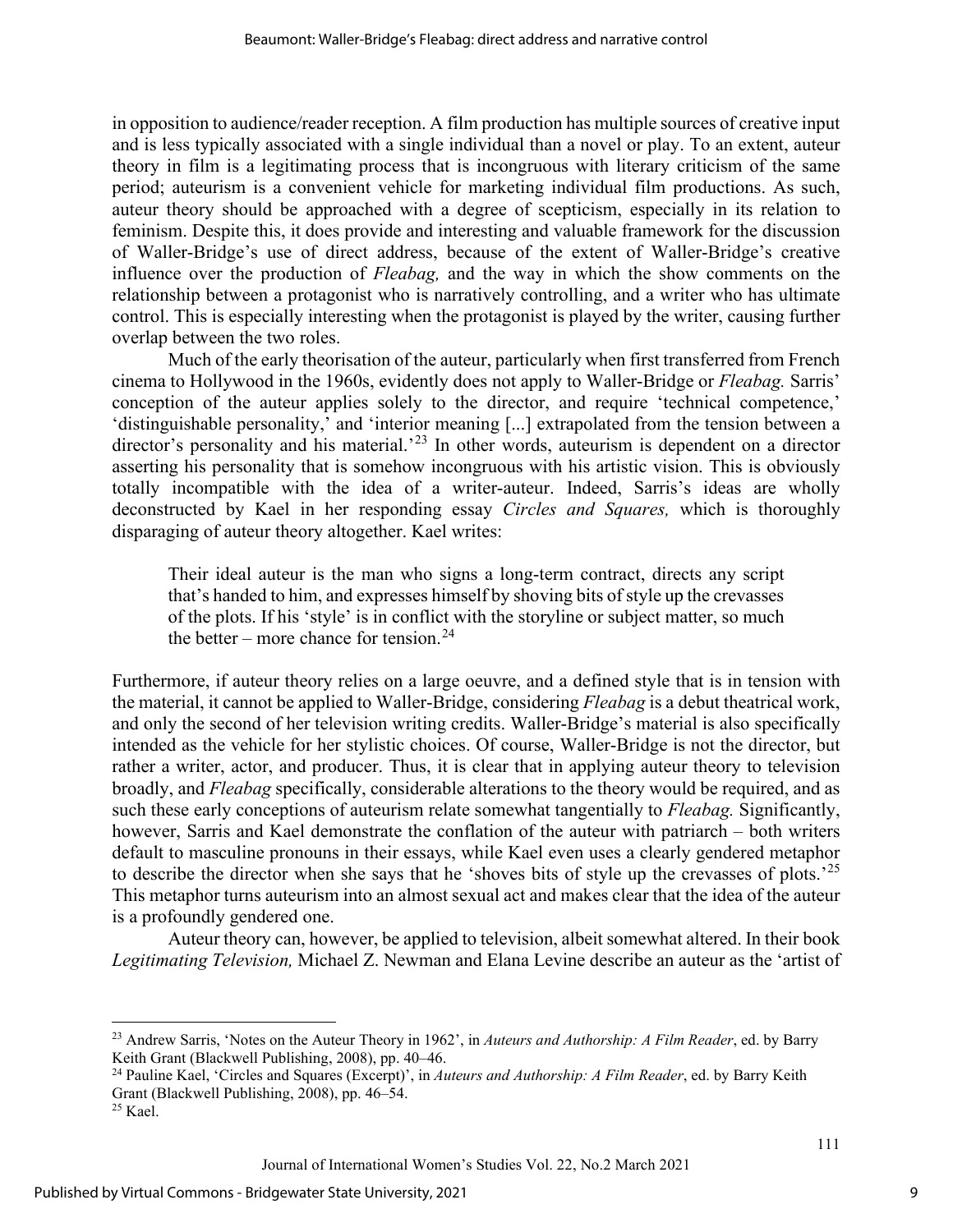unique vision' or the 'singular author-creator whose work is seen as a form of expression.<sup>'[26](#page-10-0)</sup> Adopting this looser conception of the auteur, it is possible to apply it to television. Newman and Levine suggest that, rhetorically, the idea of the auteur can be applied to the television role of the writer-producer. This is on one level due to the fact that television directors do not have consistent artistic control over an entire serial, but often work on an episode-by-episode basis. A television auteur differs from a cinema auteur in that their oeuvre can consist of a single television series because of the fact that a television series is a serial project, whose internal consistencies of style and theme are comparable with the consistencies between wholly different works across a film director's career. Furthermore, the idea of writer- as-auteur is most applicable to British television, as in American television (and to an extent, Hollywood cinema) television scripts are often the result of the collaborative endeavours of a writers' room, whereas in British television a single writer is more common. The figure of the writer-producer can therefore be described as the 'showrunner,' a term which, in its attribution of overall creative authority to a single person, is comparable to the idea of the auteur. The showrunner does also have a managerial role; as such they can appropriately be billed as the 'creator' of the show, as in the case of Phoebe Waller-Bridge and *Fleabag.* Therefore, as the author of the original playscript, and the dominating creative authority of the television programme, responsible for the teleplay, Waller-Bridge can be described as a female auteur – this is especially clear in how experimentation with narrative becomes such a large part of the style of the show.

The way in which *Fleabag* draws attention to the at of narration, as demonstrated in these scenes from the first series, shows Waller-Bridge's interest in authorial control. It is clear that the use of direct address by Fleabag exemplifies how:

Direct address in the dramatic mode [of television] both adds to and implicitly comments on the artificiality and anti-mimetic status of television programmes while insisting on TV's salience to everyday 'real' [...] life.<sup>27</sup>

*Fleabag* cannot be mimetic when its protagonist is so consciously performing to an audience she is aware of, as demonstrated by the direct address. Furthermore, the impression of 'relatability' created by direct address only furthers the contradiction between the show's anti- mimetic and realist qualities. Ingkoo Kang's *Hollywood Reporter* article on the rise of the female comedy auteur concludes that:

In too many myopically male products, women are reduced to trophies. The complications – and comedy – in women's foibles and desires that female auteurs bring to the screen are long overdue.<sup>[28](#page-10-2)</sup>

Although Kang's conclusions are aimed at a popular, not academic, audience, and therefore make great generalisations about 'male products' and the 'female auteur,' her statement does draw attention to how feminist auteurism and comedy overlap. In *The Unruly Woman,* Kathleen Rowe states that 'the transgressive woman finds her [most sympathetic home] in the "lower" forms of

<span id="page-10-0"></span><sup>26</sup> Michael Z. Newman and Elana Levine, *Legitimating Television: Media Convergence and Cultural Status* (Routledge, 2012).

<span id="page-10-1"></span> $27$  Birke and Warhol.

<span id="page-10-2"></span><sup>28</sup> Ingkoo Kang, 'Emmys: Inside the Rise of the Female TV Auteur', *The Hollywood Reporter*, August 2018.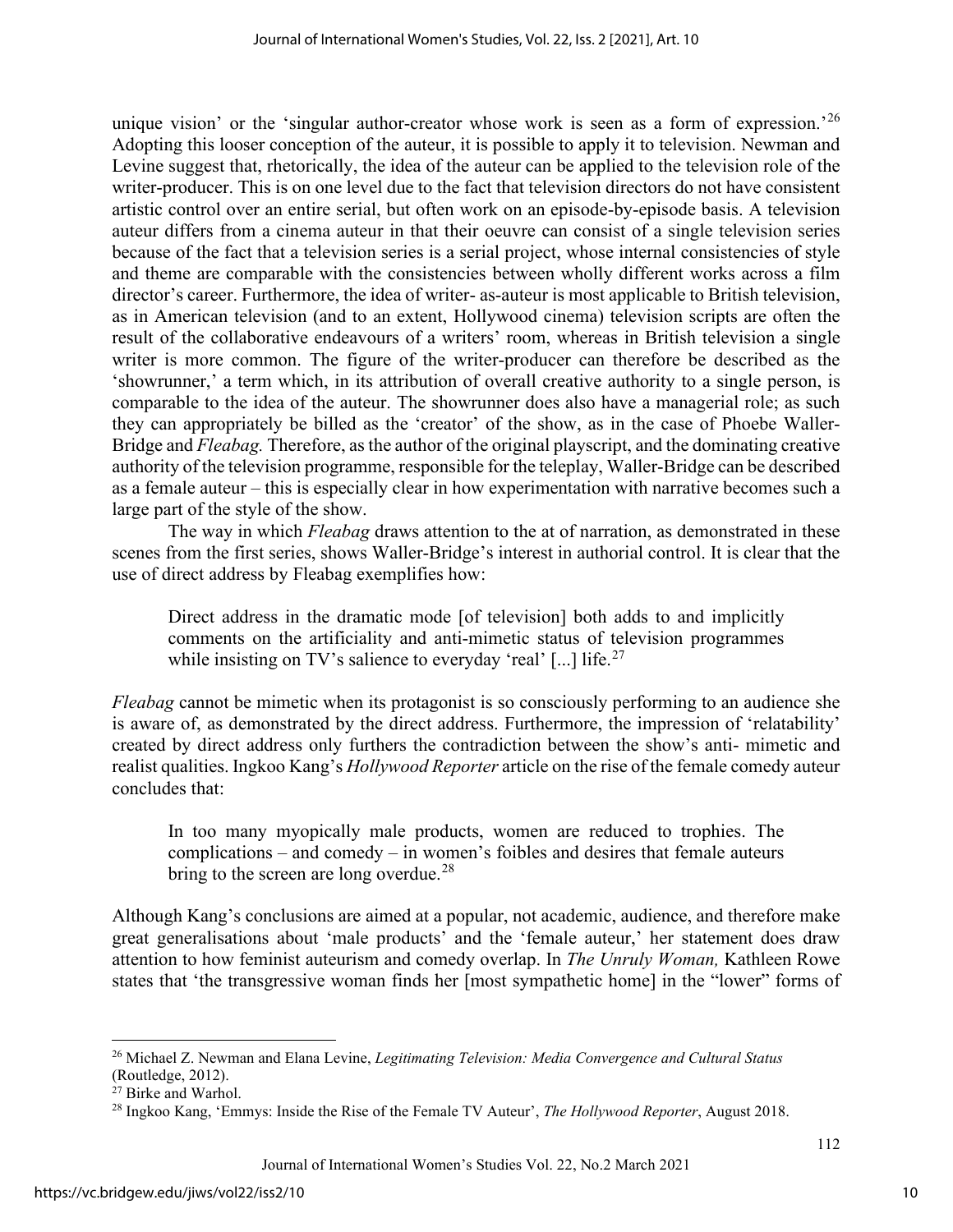comedy, especially romantic comedy.'[29](#page-11-0) Rowe's conclusion would suggest that comedy is the appropriate genre for the transgressive woman, while Kang's makes the assumption that the very fact of writing comedy is a transgressive act in a male-dominated field. Assuming that television is a feminine medium, the television comedy, especially one that focuses as *Fleabag* does on sex and romance, is particularly feminine. By extension, the way in which direct address contributes to Waller-Bridge's conception as an auteur demonstrates an interest in the legitimating process from a feminist perspective.

The second series of *Fleabag* develops the self-consciousness of the narrative form, by making the use of direct address more demonstrably diegetic. The character of the Priest, with whom Fleabag falls in love over the course of the series, gradually becomes aware of Fleabag's asides. This makes clear that the direct address is a real-time interruption to the events on screen and raises the question as to why some characters are able to perceive the disruption and others are not. Crucially, this positions the audience as 'real' in relation to the diegesis, increasing the metafictional quality of the show. The conclusion of the third episode has the Priest notice her breaking of the fourth wall, questioning where she has 'gone'. This comes at a moment of intimacy between the two characters, as they discuss their mutual attraction and the idea of love:

**PRIEST** 

Where did... where did you just go?

## **FLEABAG**

What?

#### **PRIEST**

You just went somewhere.

Fleabag looks at the camera in panic.

#### **PRIEST**

There. There. Where did you just  $\gamma^{30}$ 

The way that the Priest interacts with Fleabag's direct address serves to illustrate the emotional connection between the two characters, but if his awareness of the fourth wall is a result of emotional intimacy, it is curious that no other character should perceive it – what about Fleabag's sister Claire, her therapist, or her Dad, the latter of whom is shown to understand more about Fleabag's character than any other? The Priest's awareness of Fleabag's direct address therefore suggests a primacy of the romantic connection, and a self-conscious adherence to the conventions of the romance genre – the second series was promoted with the tag line: 'This is a love story.' Furthermore, it acts as a signpost to Waller-Bridge's deliberate disruptions of theatrical and televisual conventions. Asides are not supposed to be part of the diegesis, and are fundamentally anti-mimetic, only accepted by the audience because of their conventional status. To integrate them in this way unsettles Fleabag – she 'looks to the camera in panic' – and unsettles the audience too, who, in suddenly being attributed a role in the narrative, are unsure of what that role entails. Here, therefore, Waller-Bridge asserts her authorial control over Fleabag's attempt at narrative control.

<span id="page-11-0"></span> $29$  Rowe.

<span id="page-11-1"></span><sup>30</sup> Phoebe Waller-Bridge, 'Series Two: Episode 3', in *Fleabag: The Scriptures* (Sceptre, 2019).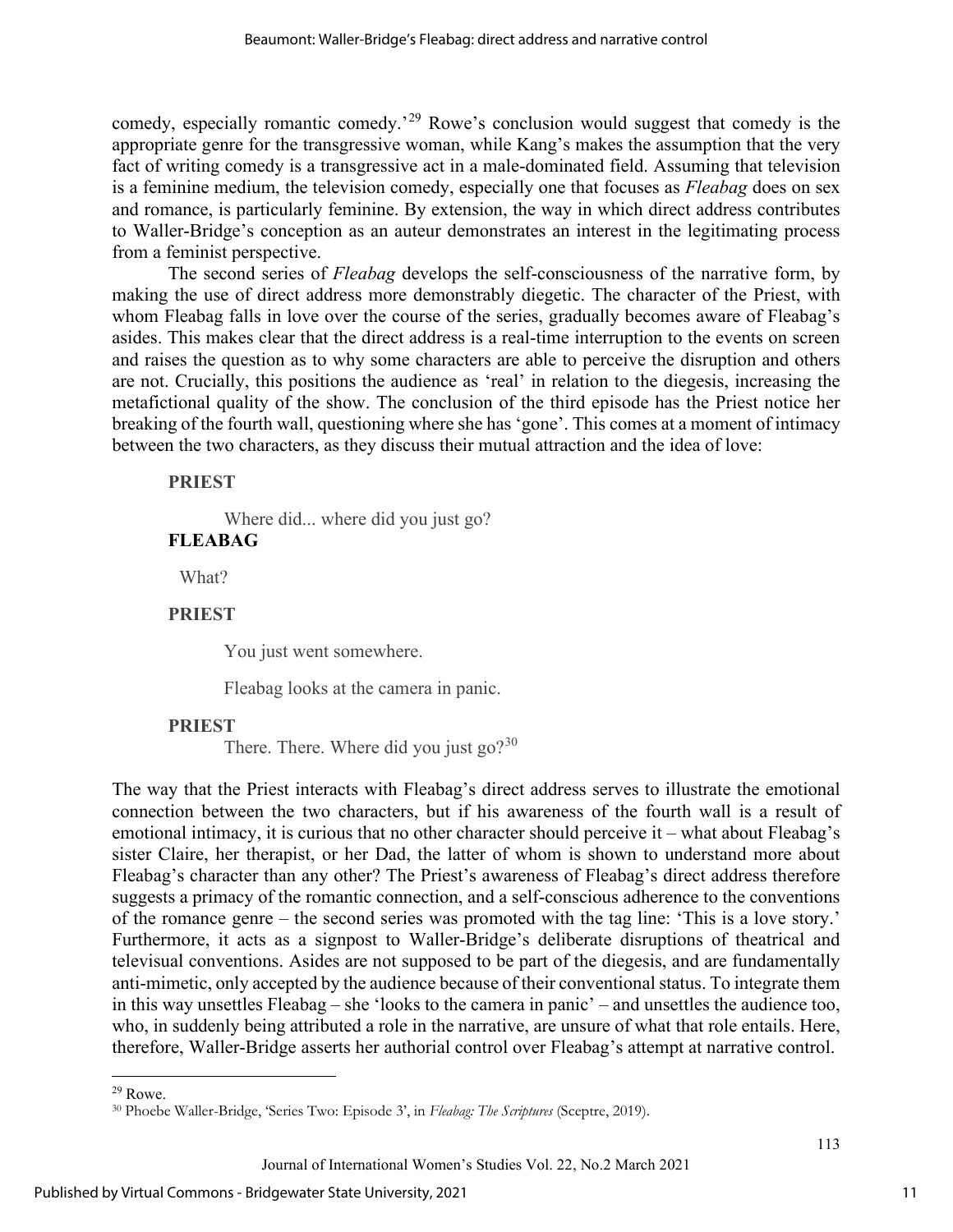A similar moment takes place in the following episode, when the Priest and Fleabag are in her café:

#### **PRIEST**

Tell me what's going on underneath there!

#### **FLEABAG**

Nothing!

#### **PRIEST**

Tell me! Come on, you can tell me.

#### **FLEABAG**

(to Priest)

No!

(to camera)

Nothing!

He immediately looks where she is looking, right down the barrel at us.

#### PRIEST

Ah! What are you doing!

#### FLEABAG

Stop being so churchy!

#### PRIEST

I'm not being churchy, I'm just trying to get to know you. FLEABAG Well I don't want that. A long silence. $31$ 

This moment demonstrates the Priest's intrusion into Fleabag's psyche, visualised by his intrusion into the storytelling method. The direction here, 'right down the barrel' at us, is reminiscent of a gun, as well as the camera to which it refers. The Priest not only looks at the camera, but he does so in a way that approaches breaking the fourth wall himself, making the audience unsure if he has seen them in the same way Fleabag does. Marc Vernet describes this look at the camera as having two effects:

<span id="page-12-0"></span><sup>31</sup> Waller-Bridge, 'Series Two: Episode 4'.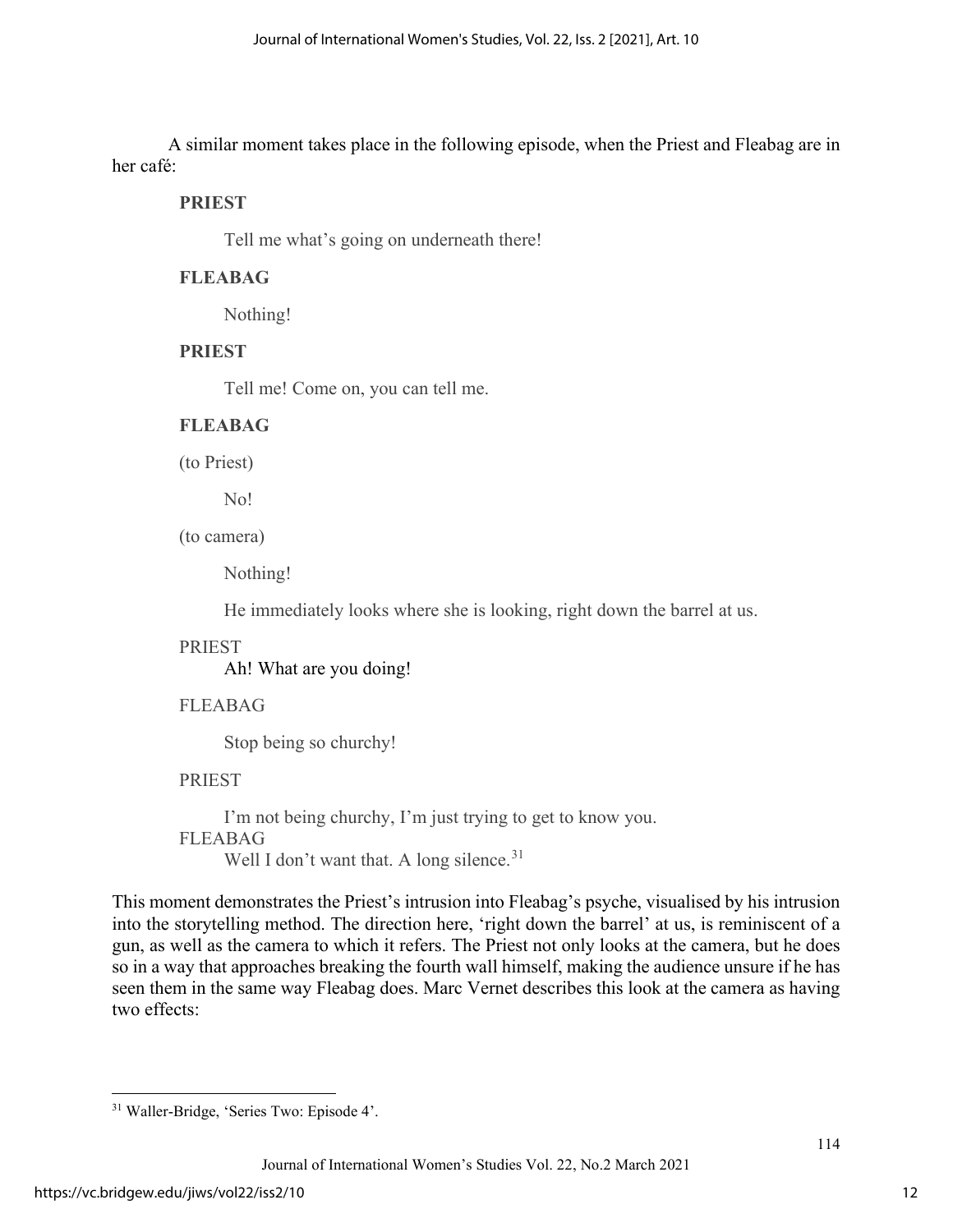It foregrounds the enunciative instance of the filmic text and attacks the spectator's voyeurism by putting the space of the film and the space of the movie theatre briefly into direct contact.[32](#page-13-0)

This is perhaps even more shocking when the media is not being consumed in a movie theatre, but one's own home. Vernet confirms the violence of the look at the camera in his choice of the word, 'attacks' – the subversion of cinematic or televisual form is intended to shock and unsettle, in this case to shock the audience into laughter. Direct address in television is arguably already intrusive, and for it to happen in a way that the audience does not expect, having had a precedent established, is even more so. The Priest effectively integrates the audience into the diegesis by forcibly casting them as voyeur.

This scene can also be seen as the culmination of Fleabag's increasing loss of control of the narrative concerning her relationship with the Priest that takes place throughout the fourth episode of the second series. The episode began with Fleabag confusing the delivery of her lines to the camera and the Priest:

## **FLEABAG**

(to camera)

His neck.

## **PRIEST**

And you never felt them... go somewhere?

## **FLEABAG**

(accidentally to camera)

No, they were already gone.

(accidentally to Priest)

His beautiful neck.

Beat.

## **PRIEST**

What? Fleabag, panicked look to camera.

## **FLEABAG**

<span id="page-13-0"></span><sup>32</sup> Marc Vernet, 'Look at the Camera', *Cinema Journal*, 28.2 (1989), 48–63.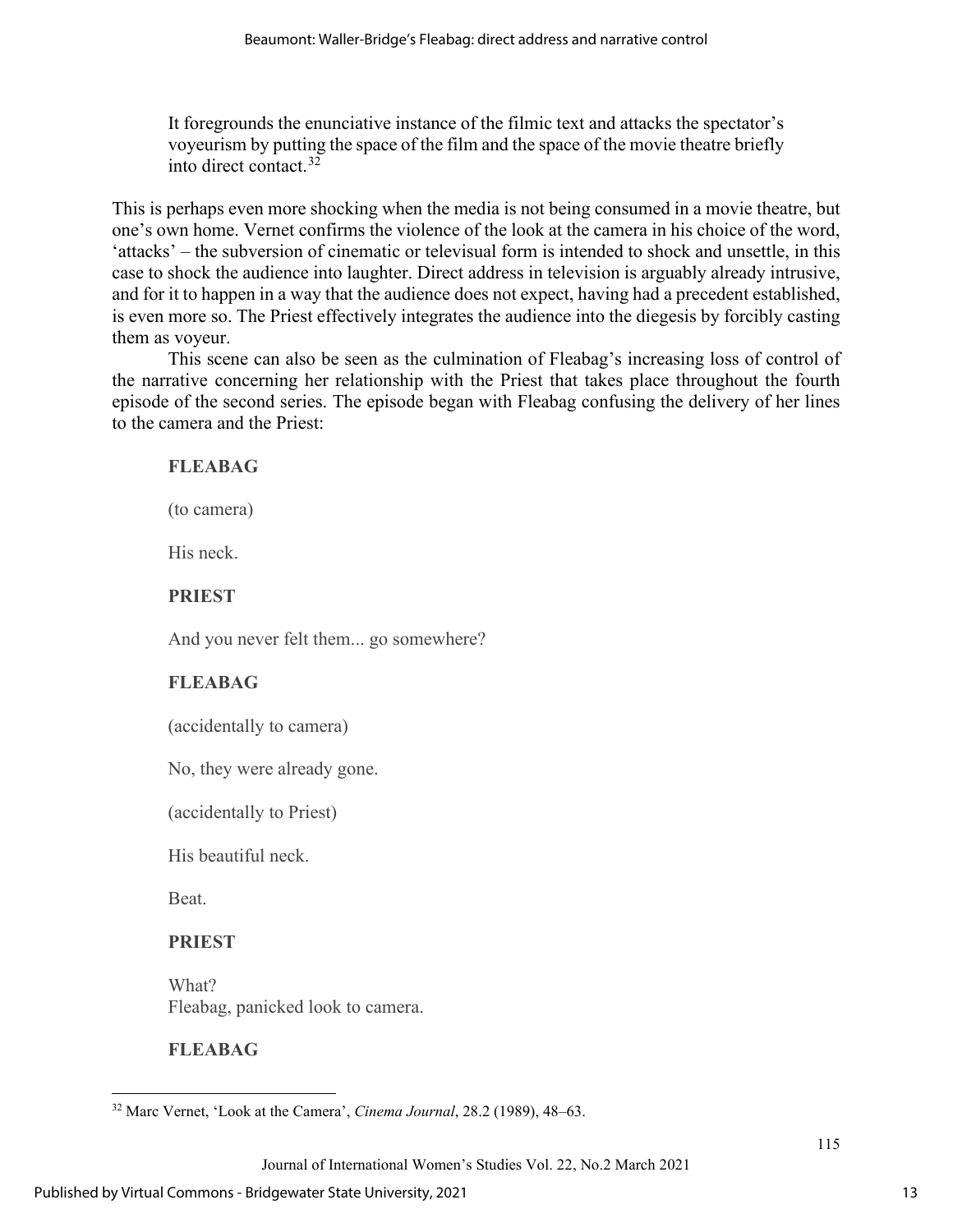What?

## **PRIEST**

You just said, 'his beautiful neck'.<sup>[33](#page-14-0)</sup>

Waller-Bridge places the audience in an uncomfortable position as voyeur by making us complicit with Fleabag's sexual objectification of the Priest, capitalising on the taboo of treating the Catholic Priest as an object of sexual desire. The comedy here arises from Fleabag being caught, and because of the audience's role as her confidant there is a degree to which the audience has been caught as well. Furthermore, the 'panicked look' that she gives the camera draws us into complicity as she looks to us for help. It is a poignant subversion of her desperate look to the camera at the conclusion of the first series. The expectation that the audience is somehow part of the diegesis, a blatant fallacy, foregrounds her look in this moment. This instance of slippage is comedic because it is the result of Fleabag's narratorial mistake, not an invasion of the narrative method by Priest or camera, but it is no less demonstrative of the fragility of the device when narration is combined with diegesis.

Fleabag's relationship with the Priest also causes her to look away from the camera as she does at the conclusion of series one when she tries to escape the judgement of her sister and Martin. However, her desire to hide from the camera takes on a very different role in relating to the Priest. The first instance is when they have sex in the penultimate episode. Her desire to hide from the camera is significant because of the explicitness of the series so far, and how her sexual appetite has previously continually cast her as the stereotype of the unruly woman. When she has sex with the Priest, however, she pushes the camera away, wanting privacy:

## **INT. FLEABAG'S FLAT. BEDROOM – NIGHT**

Fleabag and the Priest are in bed. He is on top of her, it's passionate. She looks to the camera, then pushes it forcefully away.  $34$ 

The rejection of the camera in this moment is arguably a rejection of the unruly stereotype. Previously her excessive candour regarding her sexual appetite has functioned as a coping mechanism, but she has no desire to distance herself emotionally from the Priest, and as such does not feel the need to be so overly demonstrative in her sexual behaviour. The finale of the second series even more strongly echoes the finale of series one, in that Fleabag non-verbally asks the camera to leave her alone and moves away:

The camera moves with her for a couple of steps.

She stops, feeling it follow her. She looks at us. She smiles slightly with an almost imperceptible shake of her head.

She's asking us not to follow her.

She turns and walks again up the street.

<span id="page-14-0"></span><sup>33</sup> Waller-Bridge, 'Series Two: Episode 4'.

<span id="page-14-1"></span><sup>34</sup> Phoebe Waller-Bridge, 'Series Two: Episode 5', in *Fleabag: The Scriptures* (Sceptre, 2019).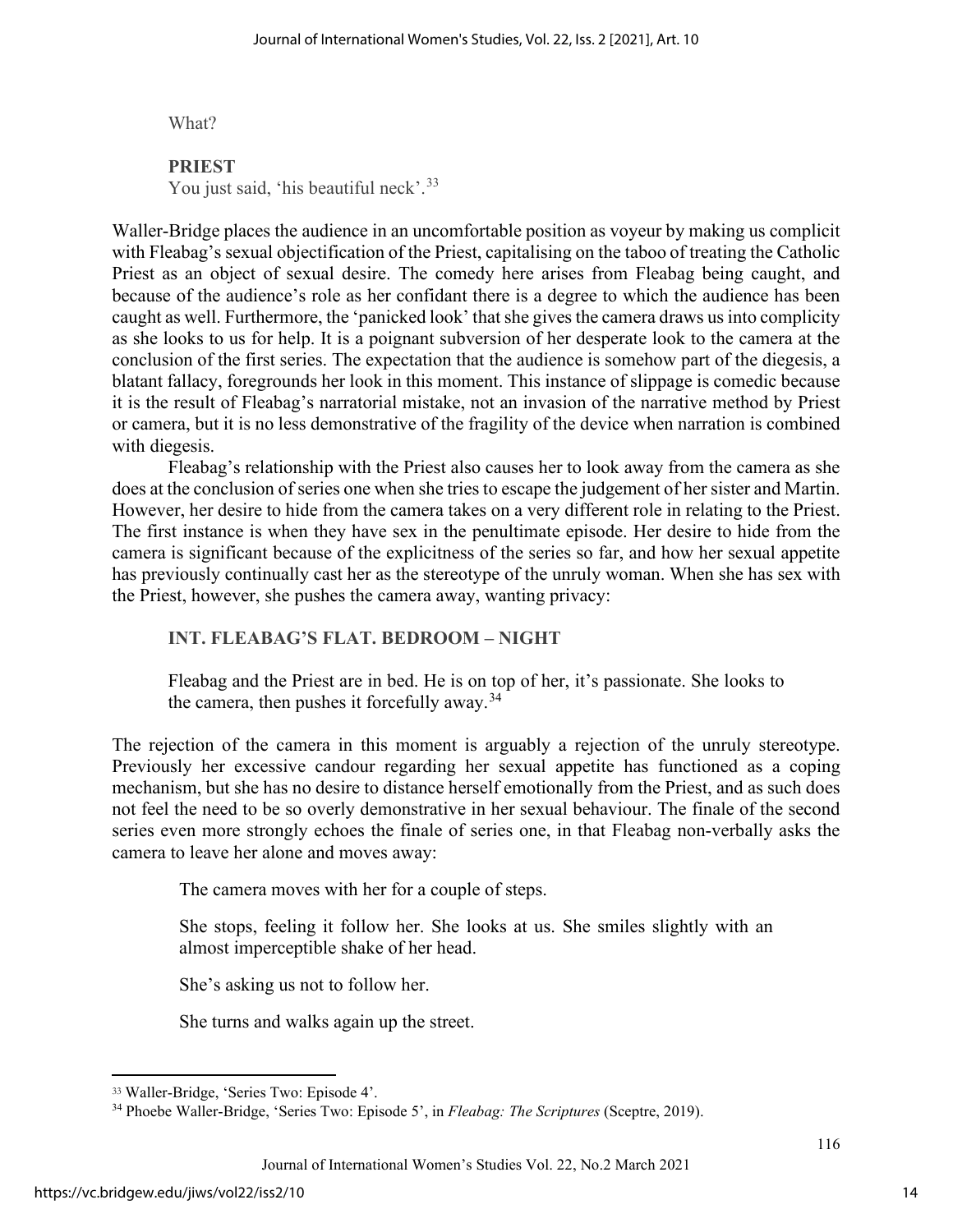The camera remains where it is.

When she gets almost out of sight she turns and gives us a smile and a little wave.

Then turns and walks off into the night.

Goodbye.<sup>35</sup>

Unlike in the first series however, this time the camera adheres to her request, and she successfully leaves the audience behind.

The female auteur is a complex figure, not in the least because some theorists have suggested that auteur theory is incompatible with a feminist approach. Karen Hollinger has pointed to the collaborative nature of film production, as well as the reluctance certain female directors have shown to being described as 'feminist', as difficulties in resolving auteur theory and feminism.[36](#page-15-1) The designation of the director as the 'auteur' is seen by some as increasingly arbitrary, and this is only furthered in the case of *Fleabag,* in which the development of the piece goes from one-woman monologue to ensemble television comedy. As such, *Fleabag* comments on this difficulty in its artistic format – just as Fleabag 'sometimes [worries she] wouldn't be such a feminist if [she] had bigger tits,<sup>[37](#page-15-2)</sup> the show itself seems to worry that it cannot be feminist and the work of a single auteur. It is the show's use of direct address that raises these questions, because direct address questions the notion of authorship and authorial control.

<span id="page-15-0"></span><sup>35</sup> Phoebe Waller-Bridge, 'Series Two: Episode 6', in *Fleabag: The Scriptures* (Sceptre, 2019).

<span id="page-15-1"></span><sup>36</sup> Karen Hollinger, *Feminist Film Studies* (Routledge, 2012).

<span id="page-15-2"></span><sup>37</sup> Waller-Bridge, 'Series Two: Episode 4'.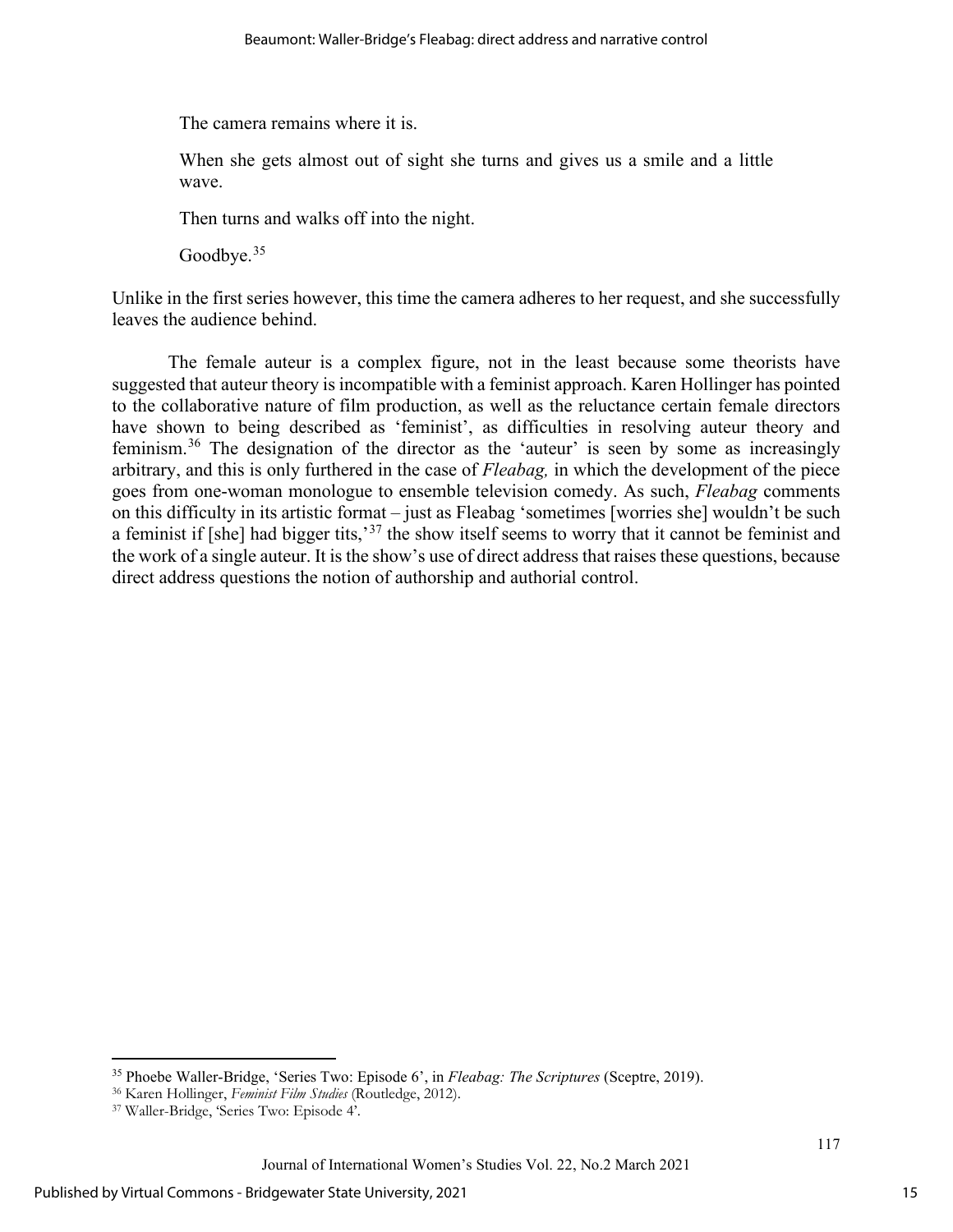## **Bibliography**

- Waller-Bridge, Phoebe, *Fleabag: The Scriptures* (Sceptre, 2019) Waller-Bridge, Phoebe, *Fleabag* (Nick Hern Books, 2013).
- Coel, Michaela, *Chewing Gum Dreams* (Oberon Books, 2013) Marshall, Tom, 'Chewing Gum: Sex and Violence' (Channel 4, 2015).
- Ashby, Justine, 'Postfeminism in the British Frame', *Cinema Journal*, 44 (2005), 127–33.
- Bakhtin, Mikhail, *Rabelais and His World*, ed. by Hélène Iswolsky (transl.) (Indiana University Press, 1984).
- Birke, Dorothee, and Robyn Warhol, 'Multimodal You: Playing with Direct Address in Contemporary Narrative Television', in *How to Do Things with Narrative: Cognitive and Diachronic Perspectives*, ed. by Jan Alber and Greta Olson (De Gruyter, 2017), pp. 141– 56.
- Burbrige, Richard, 'The Rise of the Television-Comedy Auteur', *The New Yorker*, August 2017.
- Cixous, Hélène, 'The Laugh of the Medusa', ed. by Keith Cohen and Paula Cohen (transl.), *Signs: Journal of Women in Culture and Society*, 1 (1976), 875–93.
- Fey, Tina, 'Phoebe Waller-Bridge Interviewed by Tina Fey', *GQ*, 10 July 2019.
- Fiske, John, and John Hartley, *Reading Television*, ed. by Terence Hawkes (Methuen & Co Ltd, 1978).
- Foucault, Michel, 'What Is an Author?', in *The Norton Anthology of Theory and Criticism*, ed. by Vincent B. Leitch, 2018, pp. 1394–1409.
- Gill, Rosalind, 'Post-Postfeminism?: New Feminist Visibilities in Postfeminist Times', *Feminist Media Studies*, 16 (2016), 610–30.
- Hollinger, Karen, *Feminist Film Studies*, (Routledge, 2012).
- Kael, Pauline, 'Circles and Squares (Excerpt)', in *Auteurs and Authorship: A Film Reader*, ed. by Barry Keith Grant (Blackwell Publishing, 2008), pp. 46–54.
- Kang, Ingkoo, 'Emmys: Inside the Rise of the Female TV Auteur', *The Hollywood Reporter*, August 2018.
- Leszkiewicz, Anna, '"I Always Want to Go Darker": Phoebe Waller-Bridge on Fleabag, Slutty Pizza and Guinea-Pig Murder', *New Statesman*, August 2016.
- MacCabe, Colin, 'The Revenge of the Author', in *Film and Authorship*, ed. by Virginia Wright Wexman (Rutgers University Press, 2003), pp. 30–41.
- Mittell, Jason, *Complex TV: The Poetics of Contemporary Television Storytelling* Neveu, Erik, 'Bourdieu's Capital(S)', in *The Oxford Handbook of Pierre Bourdieu*, ed. by Thomas Medvetz and Jeffrey J. Sallaz (Oxford University Press, 2018), pp. 1–30
- Newman, Michael Z., and Elana Levine, *Legitimating Television: Media Convergence and Cultural Status* (Routledge, 2012) Petro, Patrice, 'Mass Culture and the Feminine: The "Place" of Television in Film Studies', *Cinema Journal*, 25 (1986), 5–21.
- Ramanathan, Geetha, 'Introduction', in *Feminist Auteurs: Reading Women's Films* (Wallflower, 2006), pp. 1–9.
- Rowe, Kathleen, 'Narrative, Comedy and Melodrama', in *The Unruly Woman: Gender and the Genres of Laughter* (University of Texas Press, 1995), pp. 95–115.
- Rowe, Kathleen, 'Introduction: Feminist Film Theory and the Question of Laughter', in *The Unruly Woman: Gender and the Genres of Laughter* (University of Texas Press, 1995), pp. 1–22.
- Sarris, Andrew, 'Notes on the Auteur Theory in 1962', in *Auteurs and Authorship: A Film Reader*, ed. by Barry Keith Grant (Blackwell Publishing, 2008), pp. 40–46.